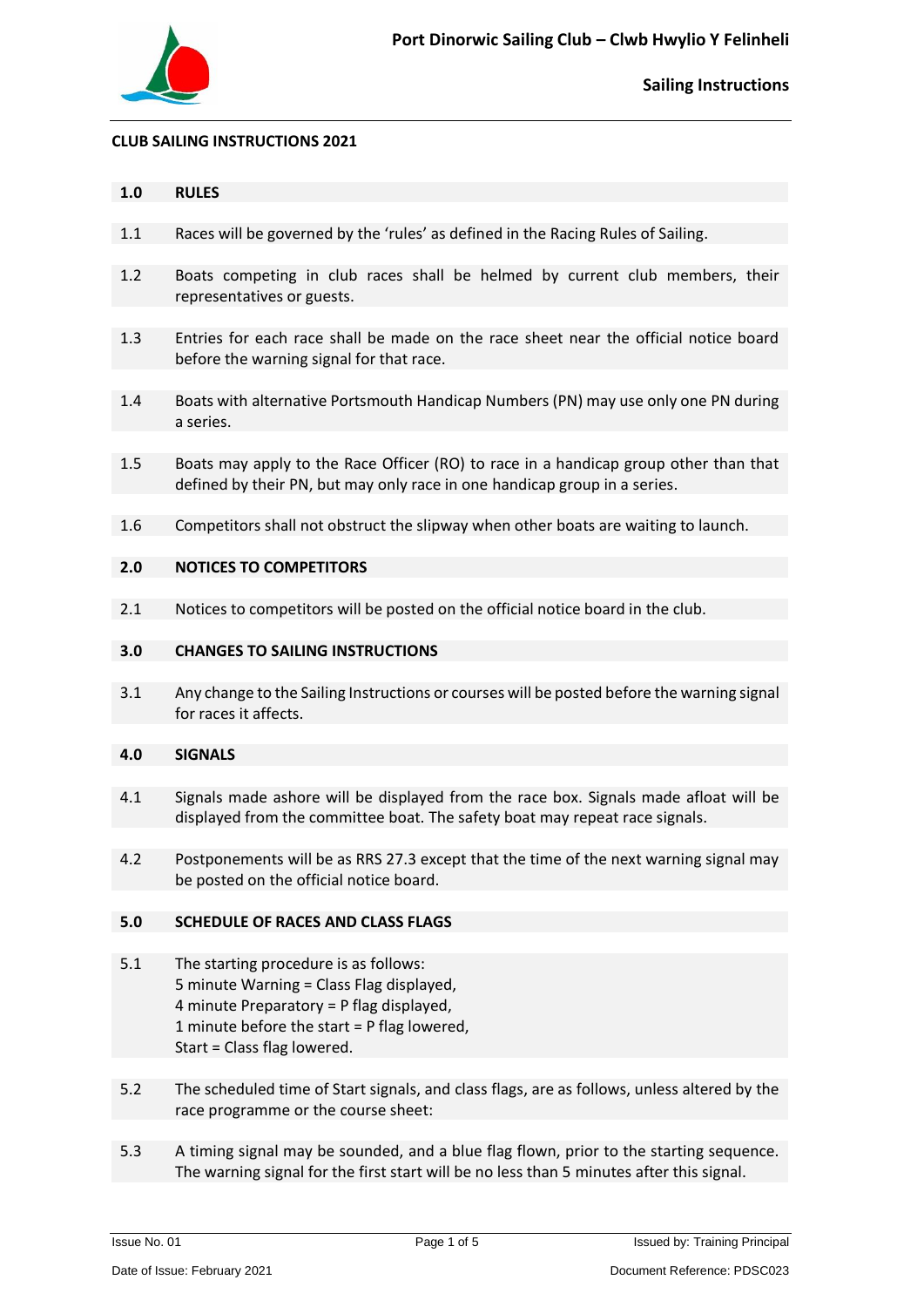

# **Sailing Instructions**

## **SATURDAYS – apart from Frostbite Series**

| <b>CLASS</b>                     | FLAG | RACE 1 | RACE <sub>2</sub> |
|----------------------------------|------|--------|-------------------|
| H'cap dinghies (PN above 1290)   |      | 1400   | <b>TBA</b>        |
| H'cap dinghies (PN 1066 to 1290) |      | 1405   | $TBA + 5 min$     |
| H'cap dinghies (PN below 1060)   |      | 1410   | $TBA + 10$ min    |

#### **FROSTBITE & ICICLE**

| <b>CLASS</b>                     | FLAG | RACE 1 | RACE <sub>2</sub> |
|----------------------------------|------|--------|-------------------|
| H'cap dinghies (PN above 1290)   |      | 1300   | TBA               |
| H'cap dinghies (PN 1066 to 1290) |      | 1305   | $TBA + 5 min$     |
| H'cap dinghies (PN below 1060)   |      | 1310   | TBA + 10 min      |

## **WEDNESDAY EVENINGS**

| <b>CLASS</b>                     | <b>FLAG</b> | <b>RACE</b> |  |
|----------------------------------|-------------|-------------|--|
| H'cap dinghies (PN above 1290)   |             | 1900        |  |
| H'cap dinghies (PN 1066 to 1290) |             | 1905        |  |
| H'cap dinghies (PN below 1060)   |             | 1910        |  |

Early and late season start 30 min earlier, see sailing programme

#### **7.0 RACING AREA**

7.1 Courses will normally be set on an area of the Menai Strait extending approximately two miles either side of the club, except for long distance races.

## **8.0 COURSES AND SHORTENING COURSES**

- 8.1 Courses, number of laps to be sailed and the start line to be used will be posted on the official notice board not less than 20 minutes before the start of a race.
- 8.2 Courses may be shortened as follows, as the leading boat rounds a mark. Boats shall then round that mark and shall finish when they next race through an open line between the clubhouse flag pole and the white mark on the Anglesey shore at Moel y Don.

## **9.0 MARKS**

9.1 The colours, shapes and fixed positions of the course marks are described on the plan of the racing area at the end of these Sailing Instructions

## **10.0 THE START**

10.1 10.1Races will be started using Rule 26.

| Signal          | <b>Flag</b>            | Sound | Min to Start |
|-----------------|------------------------|-------|--------------|
| Warning         | Class Flag             |       | 5            |
| Preparation     | P, I, Z, Z+I, or black |       | 4            |
| One Minute      | Preparatory removed    |       |              |
| <b>Starting</b> | Class Flag Down        |       |              |

The warning signal for each succeeding class shall be made with the starting signal of the proceeding class.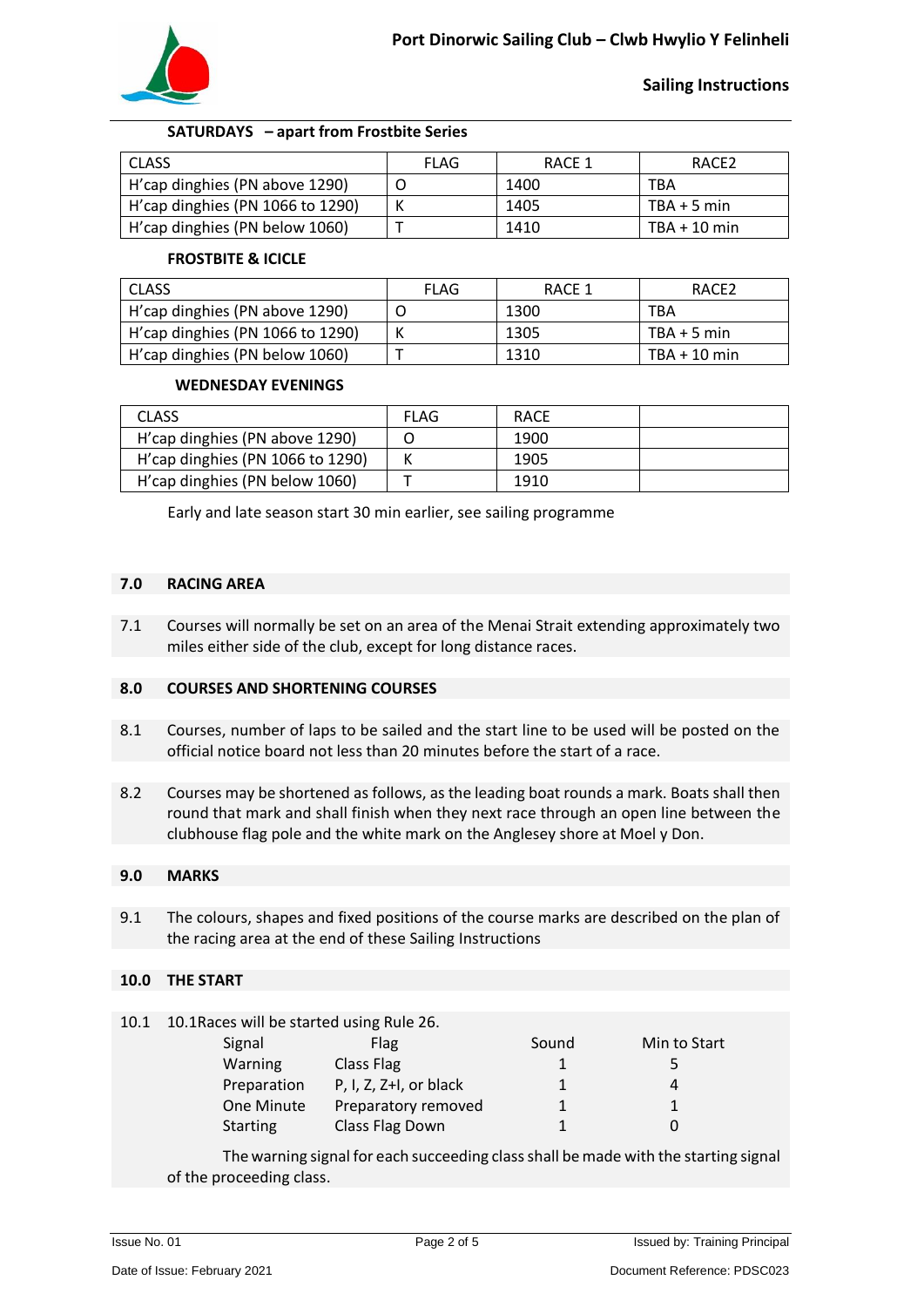

- 10.2 The starting line for races will be between the Clubhouse Flag pole bearing an orange flag and the blue / yellow Start Mark.
- 10.3 The committee boat starting line will be between the committee boat mast and a start mark, designated on the course form.
- 10.4 Individual recalls will be signalled by leaving the class flag dipped

## **11.0 ALL IN, AVERAGE LAP RACES**

11.1 All-in, average lap races will have a single start for fast and medium class boats, with each lap being completed by passing through the open finish line. The race will run until a boat completing a lap is finished with a double horn blast and a blue flag raised. Each boat will then be finished as it next passes through the open line to complete its current lap. Average lap time will then be calculated and corrected for handicap.

# **12.0 THE FINISH**

- 12.1 12.1 The finishing line for shore based races will be between the Clubhouse Flag pole and the blue / yellow Finish mark.
- 12.2 12.2 The committee boat finishing line will be between the committee boat mast and the adjacent course mark.

## **13.0 TIME LIMITS**

- 13.1 Time limits are as follows, unless altered by the race programme or the course sheet: Dinghy series races 2.0 hours Evening races 1.5 hours
- 13.2 When one boat finishes within a race time limit, that time limit will be extended by 30 minutes.

## **14.0 PROTESTS AND REQUESTS FOR REDRESS**

- 14.1 Protest forms are available from the race box. Protests shall be delivered there within 30 mins of the last boat finishing the last race of the day.
- 14.2 Details of protest hearings will be posted on the official notice board.

## **15.0 SCORING**

- 16.1 The low point scoring system of Appendix A will apply, and the number of races to count in a series will be half of those sailed plus one.
- 16.2 The score for DNC will be the number in the entries in that series plus one.
- 16.3 Series races will not be postponed to a later date.
- 16.4 Race Officers shall count average points, as in RRS Appendix 10(a) , for races missed due to prearranged duty turns.

## **17.0 SAFETY REGULATIONS**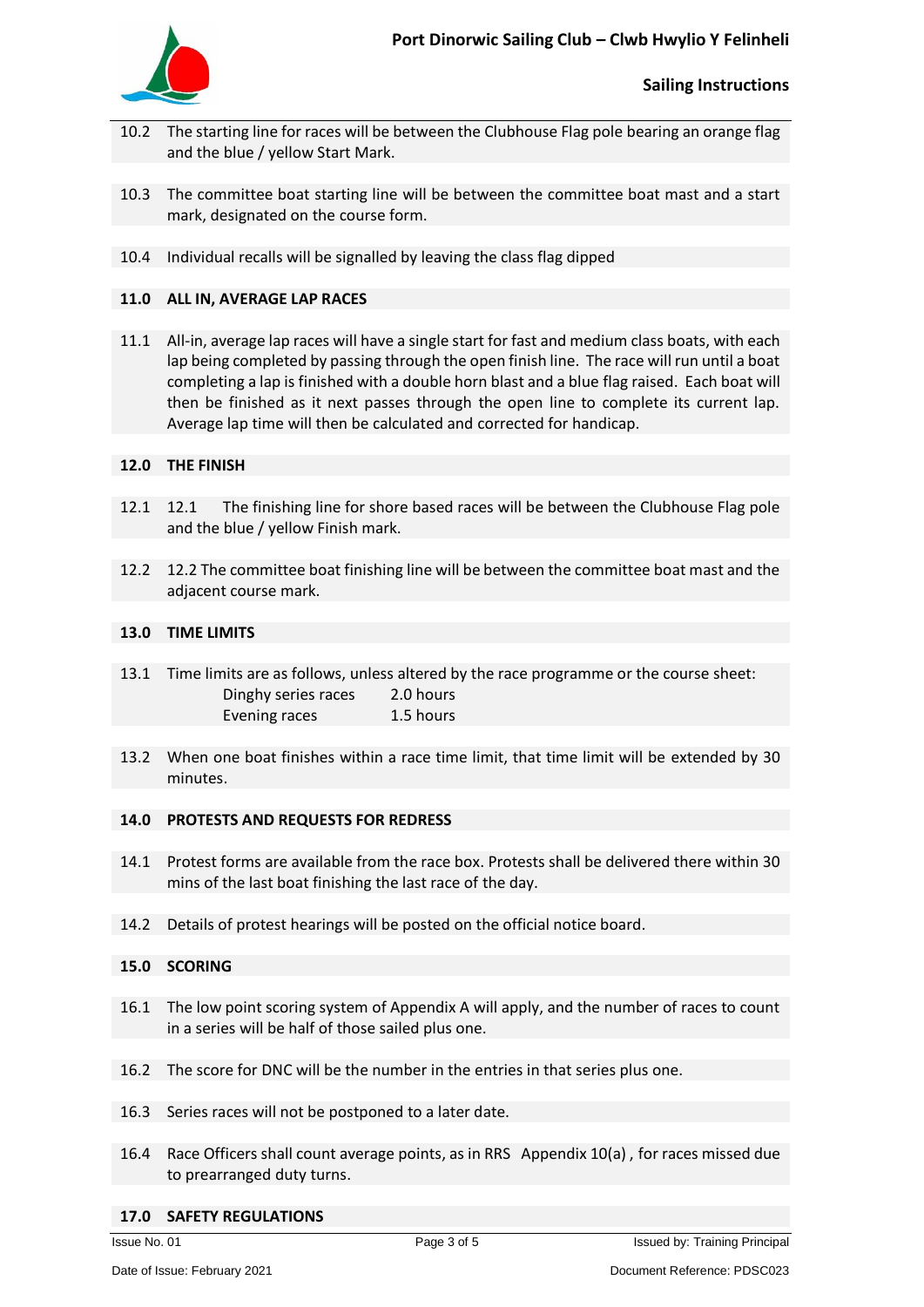

- 17.1 Adequate personal buoyancy shall be worn whilst racing. Adequate personal buoyancy shall be worn by youth sailors at all times whilst afloat. Wet or dry suits do not constitute adequate personal buoyancy.
- 17.2 Boats are advised to carry adequate paddles, anchor, warp, and towline.
- 17.3 Competitors must obey instructions from the club rescue boats.
- 17.4 A boat that retires from a race shall notify the race officer as soon as possible.
- 17.5 The race area is a busy recreational waterway. Competitors are warned that PWCs and groups of learners in sailing boats may not be navigating under full control. Competitors are strongly advised to keep well clear.

## **18.0 RISK STATEMENT**

"The responsibility for a boat's decision to participate in a race or to continue racing is hers alone." Sailing is by its nature an unpredictable sport and therefore inherently involves an element of risk. By taking part in the event, each competitor agrees and acknowledges that:

(a) They are aware of the inherent element of risk involved in the sport and accept responsibility for the exposure of themselves, their crew and their boat to such inherent risk whilst taking part in the event.

(b) They are responsible for the safety of themselves, their crew, their boat and their other property whether afloat or ashore.

(c) They accept responsibility for any injury, damage or loss to the extent caused by their own actions or omissions.

(d) Their boat is in good order, equipped to sail in the event and they are fit to participate. (e) The provision of a race management team, patrol boats and other officials and

volunteers by the club organisation does not relieve them of their own responsibilities.

(f) The provision of patrol boat cover is limited to such assistance, particularly in extreme weather conditions, as can be practically provided in the circumstances.

(g) It is the competitor's responsibility to familiarise themselves with any risks specific to the club sailing area.

## **19.0 INSURANCE**

Each participating boat shall be insured with valid third party liability insurance with a minimum cover of £5,000,000.

## **20.0 PURSUIT RACES**

20.1 For pursuit races these SIs will replace their equivalents in the main body of the SIs.

## **10.0 THE START**

10.1 Pursuit races will be started as follows:

Start times for each class will be posted on the official noticeboard. The first class will start as per Rule 26 . Subsequent class starts will be signalled by a sound signal without a visual signal.